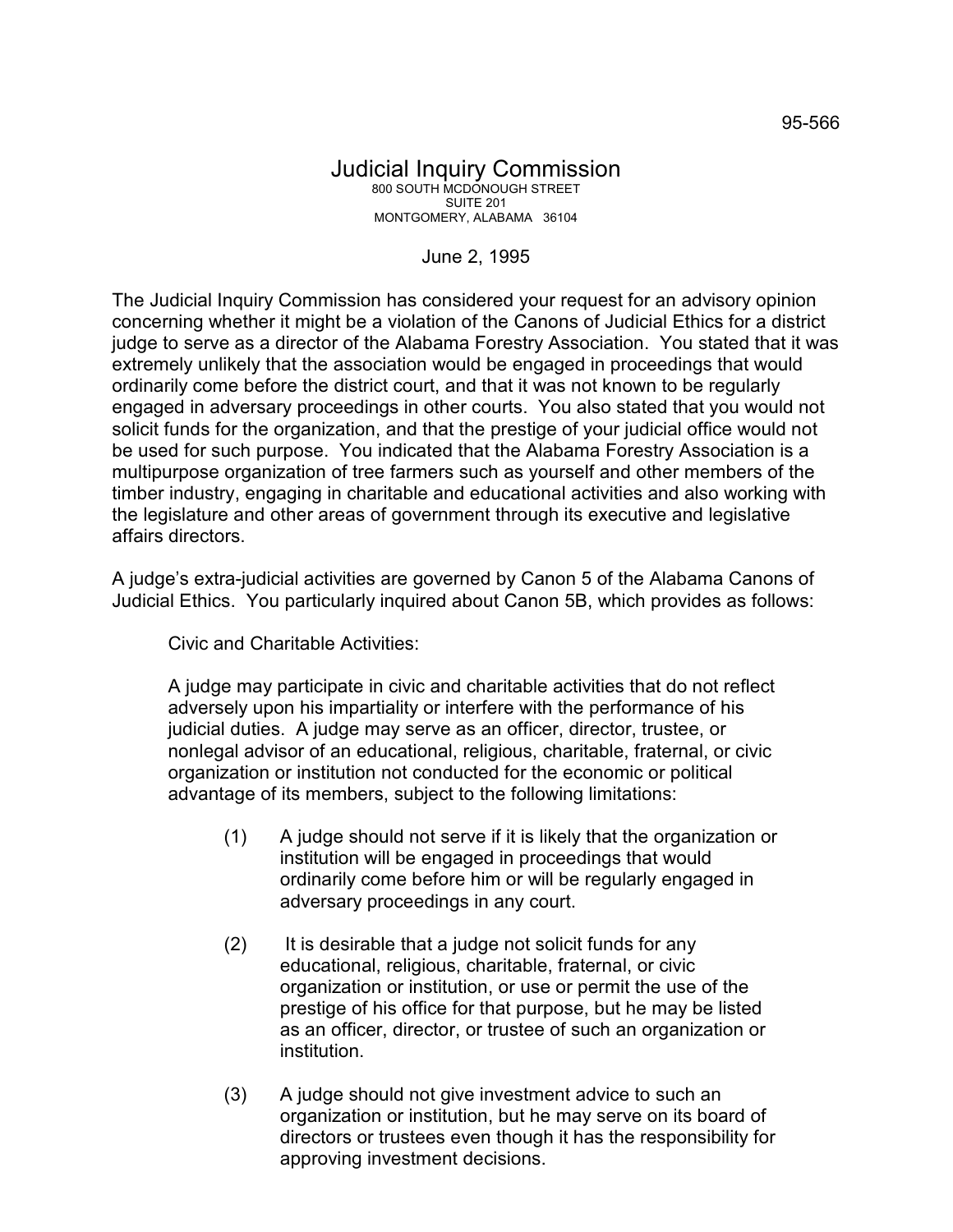## 95-566 Page 2

It does not appear that service as a director of the Alabama Forestry Association would be in violation of subparts (1) or (2) of Canon 5B under the facts you related, nor that such service would be otherwise in violation of Canon 5B to the extent that any associated civic or charitable activities did not reflect adversely upon the judge's impartiality or interfere with the performance of judicial duties, so long as no investment or legal advice is given to the association. However, the answer to your inquiry cannot be made solely with reference to Canon 5B, since that Canon refers to service as a director of an organization 'not conducted for the economic or political advantage of its members." While the association in question has educational and charitable purposes, it also appears to be engaged in activities "conducted for the economic or political advantage of its members." See, Advisory Opinion 92-439 (to the extent that an organization has a purpose of securing benefits for and promoting the welfare and interests of a particular interest group, the organization is "political" in nature).

Canon 5C sets forth the restrictions on financial activities of judges, and states in pertinent part:

- (1) A judge should refrain from financial and business dealings that tend to reflect adversely on his impartiality, interfere with the proper performance of his judicial duties, or exploit his judicial position.
- (2) Subject to the requirements of subsection (1), a judge may hold and manage investments, including real estate, and engage in other remunerative activity including the operation of a business.
- (3) A judge should manage his investments and other financial interests to minimize the number of cases in which he is disqualified.

Under part D of Canon 5, it is provided that a judge should not serve as a fiduciary

"if such will interfere with the proper performance of his judicial duties. As a fiduciary, a judge is subject to the following restrictions:

- (1) He should not serve if it is likely that as a fiduciary he will be engaged in proceedings that would ordinarily come before him.
- (2) While acting as a fiduciary, a judge is subject to the same restrictions on financial activities that apply to him in his personal capacity."

Under Canon 4, a judge may, subject to the proper performance of his judicial duties, engage in various activities involving improvement of the law, including service as a director of an organization devoted to improvement of the law, if in so doing he does not cast doubt on his capacity to decide impartially any issue that may come before him. Canon 4D.